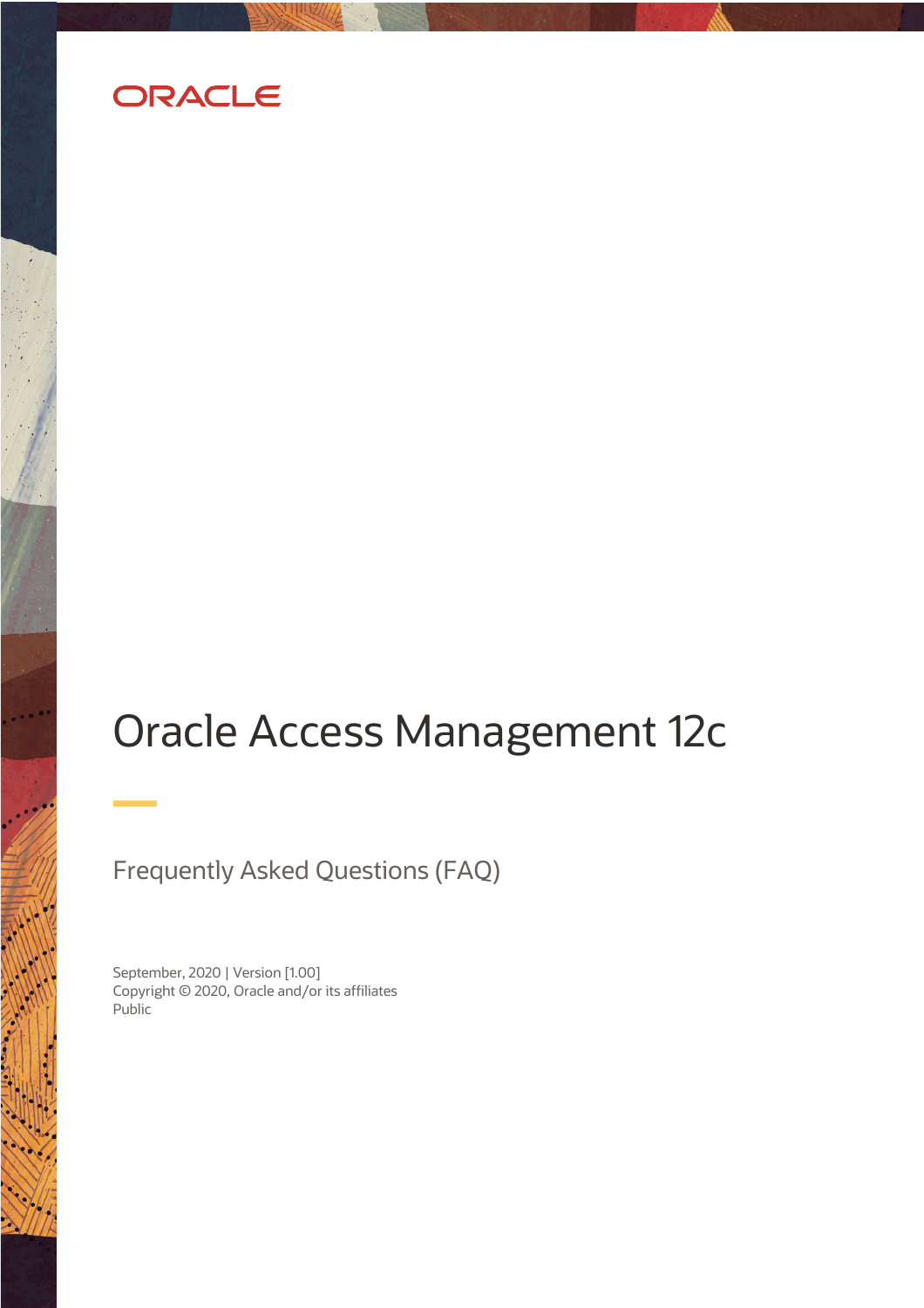# **PURPOSE STATEMENT**

This document provides an overview of frequently asked questions on Oracle Access Management 12c.

# **DISCLAIMER**

 This document in any form, software or printed matter, contains proprietary information that is the exclusive property of Oracle. Your access to and use of this confidential material is subject to the terms and conditions of your Oracle software license and service agreement, which has been executed and with which you agree to comply. This document and information contained herein may not be disclosed, copied, reproduced or distributed to anyone outside Oracle without prior written consent of Oracle. This document is not part of your license agreement nor can it be incorporated into any contractual agreement with Oracle or its subsidiaries or affiliates.

 This document is for informational purposes only and is intended solely to assist you in planning for the implementation and upgrade of the product features described. It is not a commitment to deliver any material, code, or functionality, and should not be relied upon in making purchasing decisions. The development, release, and timing of any features or functionality described in this document remains at the sole discretion of Oracle.

 Due to the nature of the product architecture, it may not be possible to safely include all features described in this document without risking significant destabilization of the code.

# **DISCLAIMERS FOR PRE-RELEASE, PRE-GA PRODUCTS**

 The **revenue recognition disclaimer** on this page is required for any white paper that addresses future functionality or for products that are not yet generally available (GA). If you are unsure whether your statement of direction needs the disclaimer, read the <u>revenue recognition policy</u>. If you have further questions about your content and the disclaimer requirements, e-mail REVREC\_US@oracle.com.

 hardware products. It must appear in the copyright section for all pre-release, pre-GA hardware products. Be sure to remove the yellow highlighting before publishing. When the product becomes GA, update your collateral by removing the disclaimer from the copyright section. If your product is already GA or if you are writing about a software product, delete the disclaimer from the copyright section. The **testing disclaimer** in the copyright section on the last page (highlighted in yellow) is provided by the FCC for

 **Important:** If your product is not GA, then you cannot include any regulatory compliance information in the statement of direction. Regulatory compliance information may be included for GA products only if you have completed all required safety and emissions testing, and you have received the certificates issued by the testing organization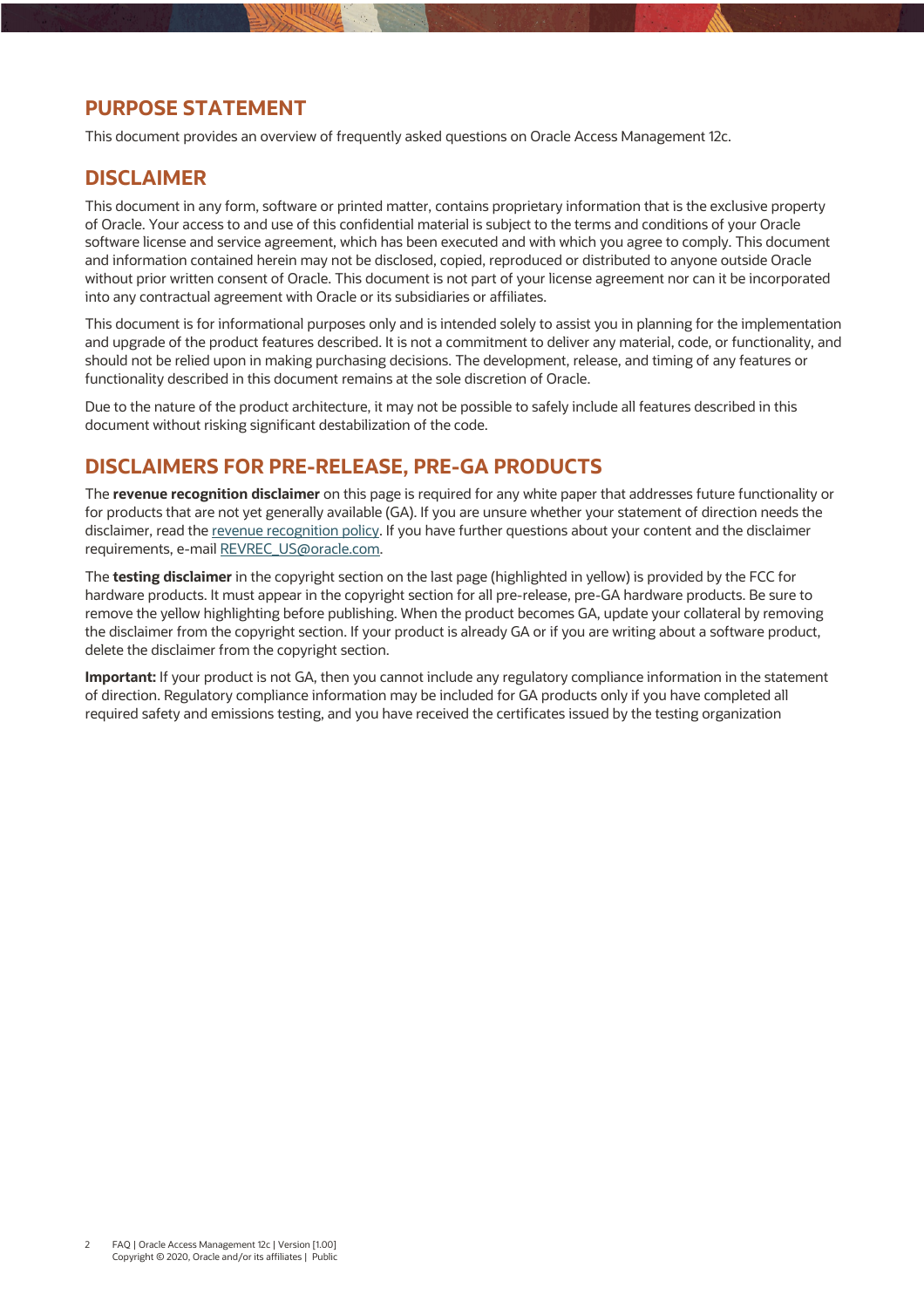# **TABLE OF CONTENTS**

| <b>Purpose Statement</b>                            |  |
|-----------------------------------------------------|--|
| <b>Disclaimer</b>                                   |  |
| <b>Disclaimers For Pre-Release, Pre-GA Products</b> |  |
| <b>Oracle Access Management 12c</b>                 |  |

# **ORACLE ACCESSMENT MANAGEMENT 12C**

#### **Overview**

 Oracle Access Management (OAM) is a complete solution designed to securely enable business transformation with mobile and social networking technologies, hybrid on-premise and cloud applications deployment, and hybrid access management deployment while preserving a seamless user experience, centralized administration, and market-leading performance and scalability.

#### **General Questions**

1. I am new to Oracle Access Management 12c. Where do I begin?

The latest 12c Identity and Access Management documentation can be found at

http://www.oracle.com/technetwork/middleware/id-mgmt/documentation/index.html

<u>http://www.oracle.com/technetwork/middleware/id-mgmt/documentation/index.html</u><br>In addition, the Oracle Access Management documentation provides an overview of Access Management and its key functionalities. It can be found at

https://docs.oracle.com/en/middleware/idm/access-manager/12.2.1.4/index.html

2. Where can I find Oracle Access Management 12c software downloads?

 All licensable Oracle products (including Access Management 12c) can be downloaded from the Oracle Software Delivery Cloud at

Software Delivery Cloud at<br><u>https://edelivery.oracle.com/</u> (only for production)

 For evaluation purpose, please download from the below page. https://www.oracle.com/middleware/technologies/identity-management/downloads.html

3. How can I find out Premier and Extended Support dates for Access Management Products?

 The Oracle Lifetime Support Policy across all products (including Access Management) can be found  $at$ 

at<br>https://www.oracle.com/support/lifetime-support/index.html<br>3 FAQ | Oracle Access Management 12c | Version [1.00]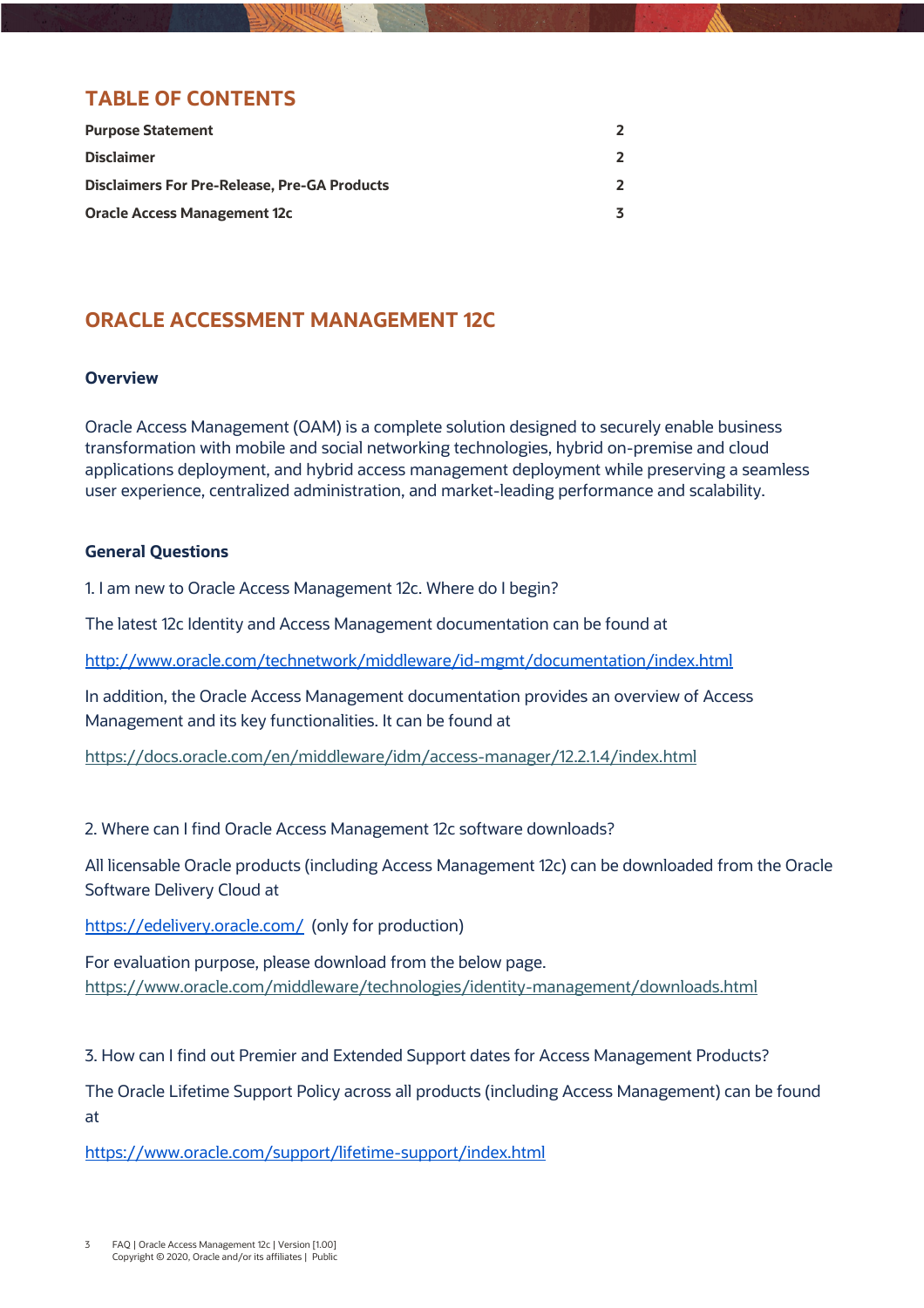#### 4. What do I need to know about Support dates and patching baselines?

 The My Oracle Support article 1290894.1 covers Error Correction Support Dates for Oracle Fusion Middleware products (including Access Management)

#### https://support.oracle.com/CSP/main/article?cmd=show&type=NOT&id=1933372.1

5. What if I have a question about Access Management products or have encountered an issue?

Refer to the product documentation first:

http://www.oracle.com/technetwork/middleware/id-mgmt/documentation/index.html

<u>http://www.oracle.com/technetwork/middleware/id-mgmt/documentation/index.html</u><br>Oracle Support offers a wide variety of useful knowledge articles related to common questions raised by customers. If the documentation does not address your question, raise a Service Request (SR) with Oracle Support at http://support.oracle.com.

#### **Upgrades, migrations, major releases, minor release and bundle patches**

6. What are major releases, minor releases (aka patchsets) and bundle patches?

 Oracle delivers bug fixes and features on a quarterly cadence with bundle patches. For major releases, Oracle recommends customers to plan for major Oracle Access Management releases every 12-18 months. This strategy allows customers to remain on the latest possible version, thus enabling faster and smoother delivery of bug fixes as well as easier uptake of newer features as they are introduced by Oracle. Additionally, it should be noted that BPs are cumulative of all previous BPs for a particular minor release. Customers are thus strongly recommended to apply the latest BP after upgrading or installing a particular Oracle Access Management version.

7. What is the starting point for Oracle Access Management 12c upgrade?

You can upgrade to Oracle Access Management 12cPS4 (12.2.1.4.0) from a supported 12c release.

 Supported starting point for upgrading Oracle Access Management to 12cPS4 (12.2.1.4.0) is Oracle Access Management 12cPS3 (12.2.1.3.0).

 If you are not using the 12cPS3 (12.2.1.3.0) version of Oracle Access Management, you must upgrade to 12cPS3 (12.2.1.3.0) before you move to 12cPS4 (12.2.1.4.0).

 You can upgrade to Oracle Access Management 12cPS3 (12.2.1.3.0) from a supported 11g release. If you are not using the 11.1.2.3.0 version of Oracle Identity Manager, you must upgrade to 11.1.2.3.0 before you move to 12cPS3 (12.2.1.3.0)

### 8. Where can I find more information about Oracle Access Management 12c upgrade?

 Please find out more information about Oracle Access Management 12c upgrade in Oracle docs Introduction to Upgrading Oracle Access Management to 12c (12.2.1.3.0).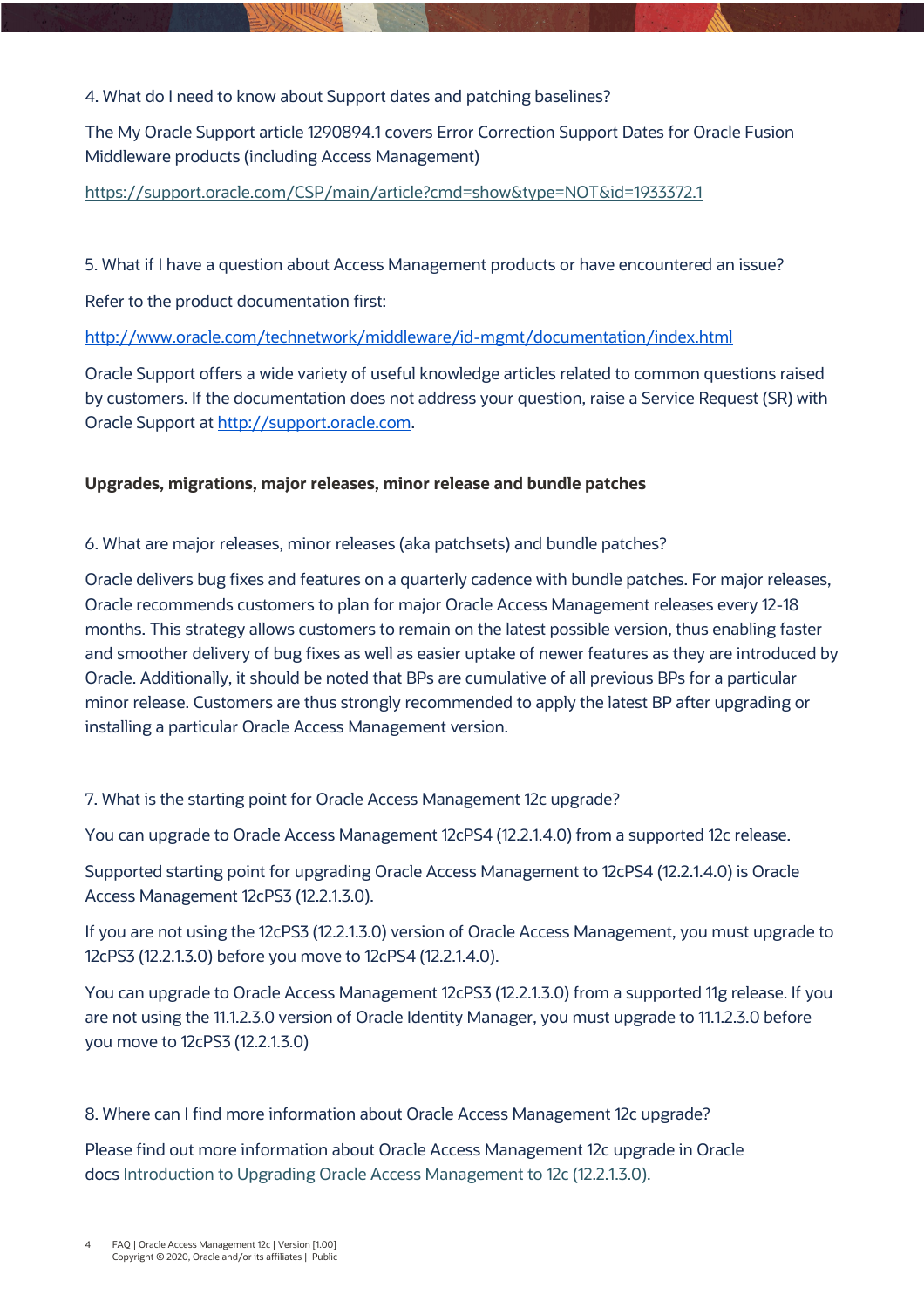#### **Licensing**

9. Where do I find pricing and licensing information?

The pricing and licensing information for all Oracle products can be found at

http://www.oracle.com/us/corporate/pricing/index.html

http://www.oracle.com/us/corporate/pricing/index.html<br>10. What is an Oracle Access Management Basic License and what does it mean?

For detailed information, refer to

https://docs.oracle.com/en/middleware/fusion-middleware/fmwlc/oracle-identity-and-accessmanagement-independent-license-offerings.html#GUID-B451BE2A-EAEE-4CC1-86E1-F603DD89C638

11. I do not see my question about licensing answered here, what do I do?

11. I do not see my question about licensing answered here, what do I do?<br>Additional questions and answers about licensing are addressed in the Identity and Access Management Licensing Document at

management-independent-license-offerings.html#GUID-56AA4A11-03B0-4488-AA47-DB1D171B442F https://docs.oracle.com/en/middleware/fusion-middleware/fmwlc/oracle-identity-and-access-

 your Oracle Sales Representative. If you still not sure about your license options or have additional questions, please discuss these with

### **Certification Related Questions**

 Systems, Browsers and LDAP directories)? 12. Where can I find the latest information about supported configurations (including Operating

 For the latest supported 12c Access Management configurations, refer to the certification matrix available on Oracle Technology Network at:

http://www.oracle.com/technetwork/middleware/ias/downloads/fusion-certification-100350.html

 products and Oracle Access Management 12c products? 13. Where can I find the latest information about interoperability between Oracle Fusion Middleware 12c

 Refer to the Oracle Fusion Middleware 12c certification matrix for interoperability details / support with Oracle Access Management 12c products:

http://www.oracle.com/technetwork/middleware/ias/downloads/fusion-certification-100350.html

#### 14. Where can I find the 12c WebGates certification matrix?

14. Where can I find the 12c WebGates certification matrix?<br>Please refer to Oracle Fusion Middleware 12c certification matrix Identity and Access Management section below.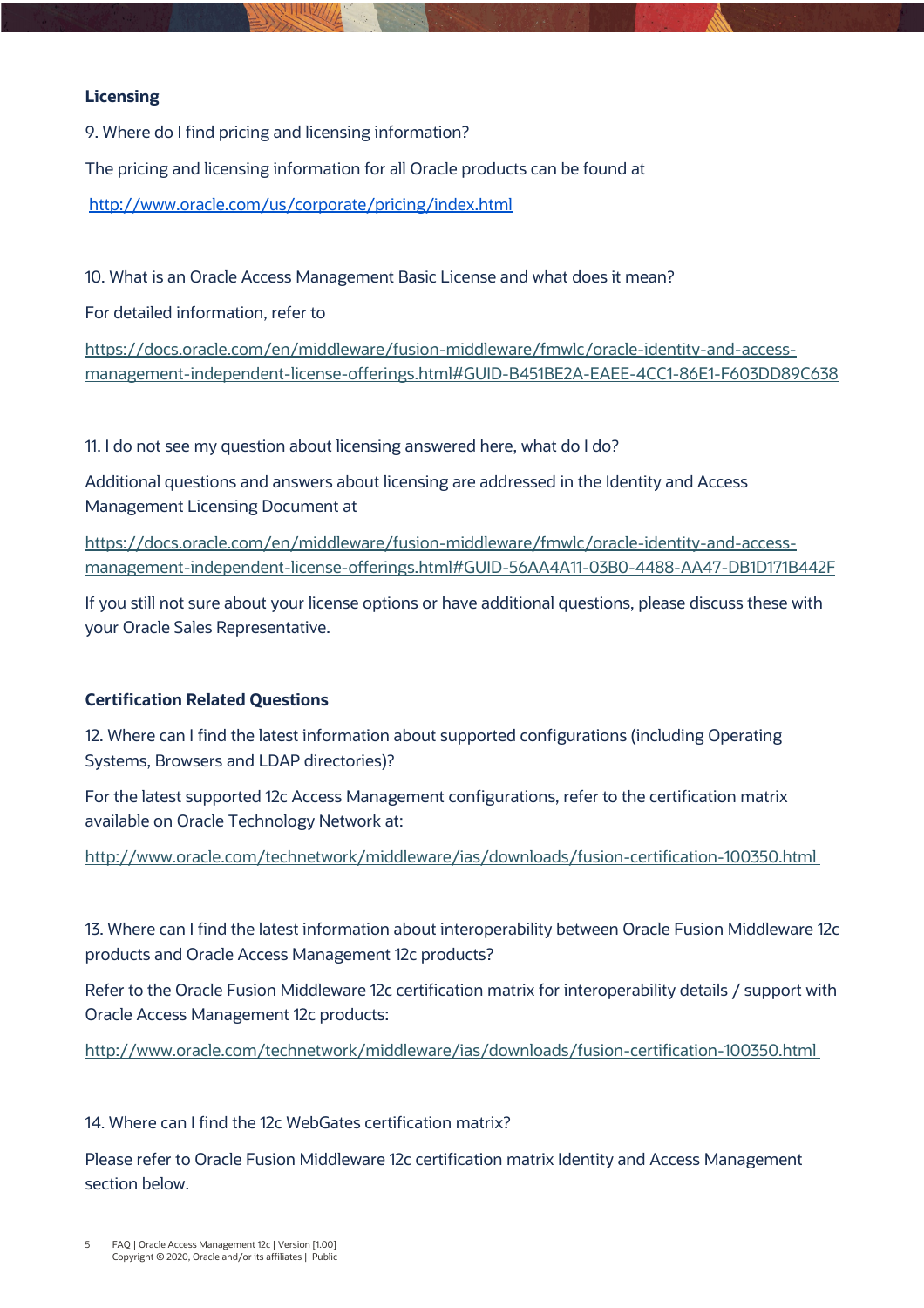#### https://www.oracle.com/middleware/technologies/fusion-certification.html

 15. I don't see the WebGate configuration I want listed on the certification matrix. How do I request a new WebGate?

new WebGate?<br>Log a Service Request with Oracle Support and indicate that it is a request for certification to support a new Access Manager WebGate.

#### **Feature Related Questions**

 16. Oracle Access Management, Oracle Identity Federation, and other products used to be installed and managed as independent products. Has this changed in Oracle Access Management 12c releases?

 Access Manager, Identity Federation and OAuth2.0 Service are installed as part of the same software bundle in 12c. These services are configured via the Oracle Access Management Administration Console. Note that activation of these services is allowed only if licensed.

17. What are the key features of the latest release of Oracle Access Management 12c?

- Complete end to end TLS 1.2 and SHA-2 support
- Reset/Forgot Password with multifactor authentication
- Support for multiple password group policies
- Excluding access assigned through roles
- Oracle Mobile Authenticator with Touch-Id and pin support for app protection.
- • OAuth supported in Multi Data Center
	- - OAuth Artifacts, such as Identity Domains, Clients, and Resources etc. are visible and seamlessly synchronized across data centers
	- - OAuth trust artifacts, such as trust certificates used to sign and issue JWT tokens are visible across data centers
	- - An OAuth token generated on DC1 will be validated on other data centers. Runtime will work seamlessly with different DCs
	- - A session created on DC1 associated with a validated token is seamlessly validated by other DCs when the request reaches them
	- - Refresh token generated on DC1 will be valid on DC2. When played against DC2, it is validated and an access token is generated on DC2
- Web gate communication over HTTPS (OAP over REST)
- • MDC Lifecycle simplification
	- - Simplifies the process of setting up and administering Oracle Access Management Multi-data Center Topologies without using T2P tooling Administration
	- New REST based APIs introduced for administrative and diagnostic purposes
	- Significantly reduce the number of configuration steps performed in the MDC environment.
	- - Migration of Oracle Access Management system configuration and policy artifacts from one Data Center to another is now simplified and done through MDC Admin REST APIs.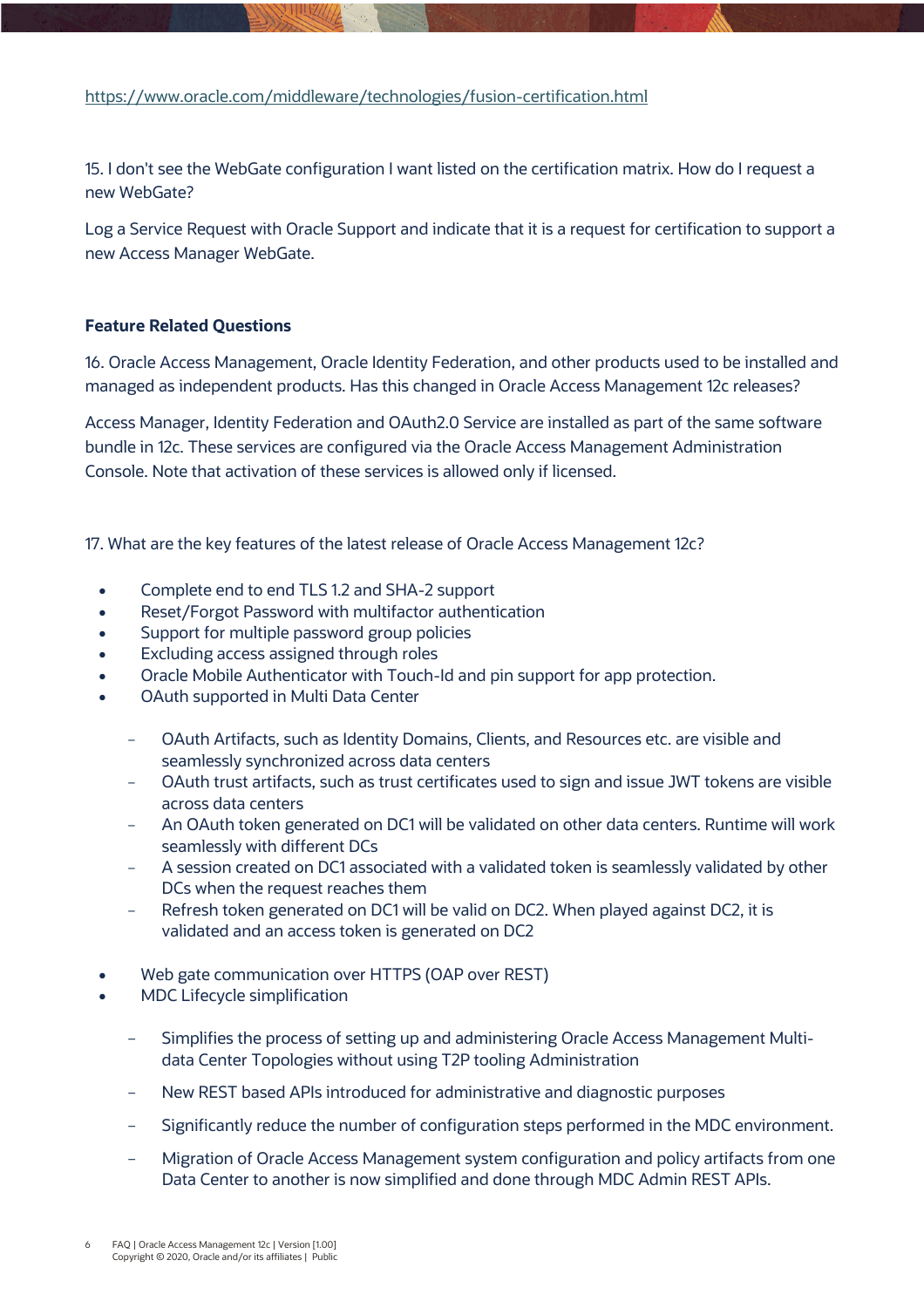- • Oracle Access Management stateless mid-tier
	- - Oracle Access Management 12c supports database-backed server-side session management to synchronize the session state across multiple nodes of an Oracle Access Management 12c server cluster.
	- - The configuration and policy are propagated through the configuration and policy store using periodic polling.

using periodic polling.<br>For information about Oracle Access Management 12c (12.2.1.4.0), and its features, refer to the following link.

• Key Features and What's New

 18. I do not see Oracle Adaptive Access Manager as part of 12c installation, how can I use OAAM with Oracle Access Management 12c?

 Since Oracle Adaptive Access Manager (OAAM) has reached end of life, there won't be new versions released for OAAM as a stand-alone product. The commonly used OAAM product features have been integrated with Oracle Access Management, and 11gR2PS3 OAAM integration with Oracle Access Management 12C is a certified integration. OAAM 11g premier support ends Dec 2020 and extended supports ends Dec 2021. Please be mindful about the various end of support date associated with the Oracle Adaptive Access Manager. Statement of direction on OAAM is available here.

 19. I do not see Oracle Enterprise Single Sign-on as part of 12c installation, what happened to Oracle Enterprise Single Sign-on?

 Since Oracle Enterprise Single Sign-on product has reached end of life, there won't be new versions released for it. Oracle Enterprise Single Sign-on (ESSO) 11g premier support ends Dec 2020 and extended supports ends Dec 2021. Please be mindful about the support end dates.

Statement of direction on ESSO is available here.

 20. I do not see Oracle Entitlement Server as part of 12c installation, what happened to Oracle Entitlement Server?

 for it. Oracle Entitlement Server (OES) 11g premier support ends Dec 2018 and extended supports ends Dec 2021. There is no plan to release OES 12c. Please be mindful about the support end dates. Since Oracle Entitlement Server product has reached end of life, there won't be new versions released

Statement of direction on OES is available <u>here.</u>

 what happened to Security Token Service? 21. I do not see Oracle Access Management Security Token Service (STS) as part of 12c installation,

 Oracle Access Management Security Token Service (STS) is a legacy protocol, hence it has been discontinued from 12C. Oracle suggest customers to leverage OAuth and OIDC.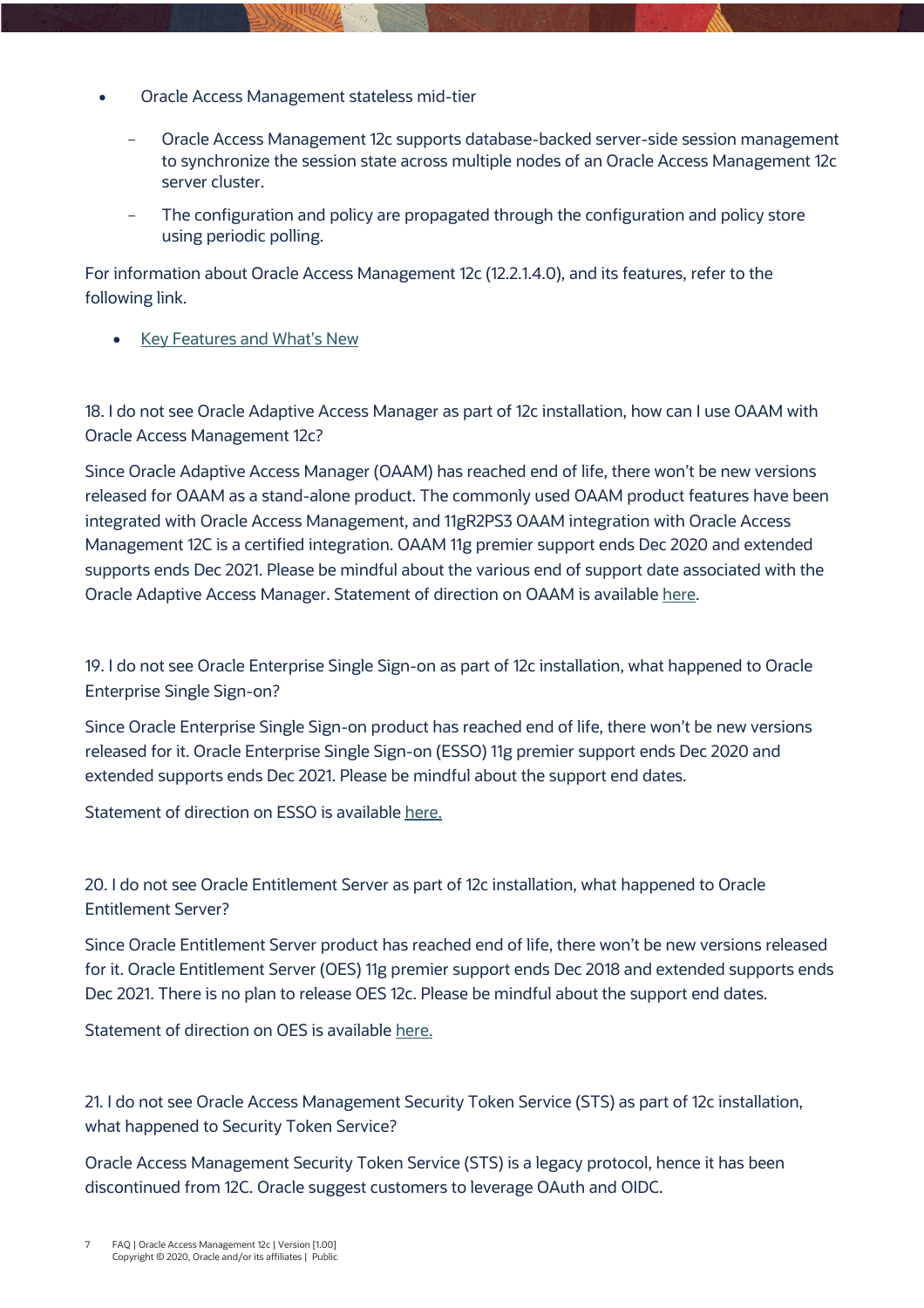22. Question: what are the features not supported in Oracle Access Management 12C.

Please review features not supported / discontinued at the below link.

Feature not supported in access management.

#### **Integration Questions**

23. Where do I find information regarding Identity and Access Management integration?

23. Where do I find information regarding Identity and Access Management integration?<br>The Integration Overview for Identity and Access Management products is the best place to start. It can be found at

https://docs.oracle.com/en/middleware/idm/access-manager/12.2.1.4/aiaag/integrating-accessmanager-other-products.html

 24. Where do I find guides for integrating Access Management products with other Oracle Products (such as Oracle E-Business Suite, PeopleSoft, JD Edwards, and Siebel)?

 The documentation on how to integrate these Oracle products with Oracle Access Management (specifically Access Manager) can be found in the documentation sets for the appropriate product or as a knowledge base article on Oracle Support.

25. Are there changes in Oracle Access Management client certification?

Please find the latest client certification for Oracle Access Management 12c in **FMW certification matrix**.

#### CONNECT WITH US

Call +1.800.ORACLE1 or visit **oracle.com**. Outside North America, find your local office at **oracle.com/contact**.

B blogs.oracle.com **f** facebook.com/oracle twitter.com/oracle



Copyright © 2020, Oracle and/or its affiliates. All rights reserved. This document is provided for information purposes only, and the contents hereof are subject to change without notice. This document is not warranted to be error-free, nor subject to any other warranties or conditions, whether expressed orally or implied in law, including implied warranties and conditions of merchantability or fitness for a particular purpose. We specifically disclaim any liability with respect to this document, and no contractual obligations are formed either directly or indirectly by this document. This document may not be reproduced or transmitted in any form or by any means, electronic or mechanical, for any purpose, without our prior written permission.

This device has not been authorized as required by the rules of the Fed leased, until authorization is obtained.

Oracle and Java are registered trademarks of Oracle and/or its affiliates. Other names may be trademarks of their respective owners.

Intel and Intel Xeon are trademarks or registered trademarks of Intel Corporation. All SPARC trademarks are used under license and are trademarks or registered trademarks of SPARC International, Inc. AMD, Opteron, the AMD logo, and the AMD Opteron logo are trademarks or registered trademarks of Advanced Micro Devices. UNIX is a registered trademark of The Open Group. 0120

Oracle Access Management 12c FAQ September 2020